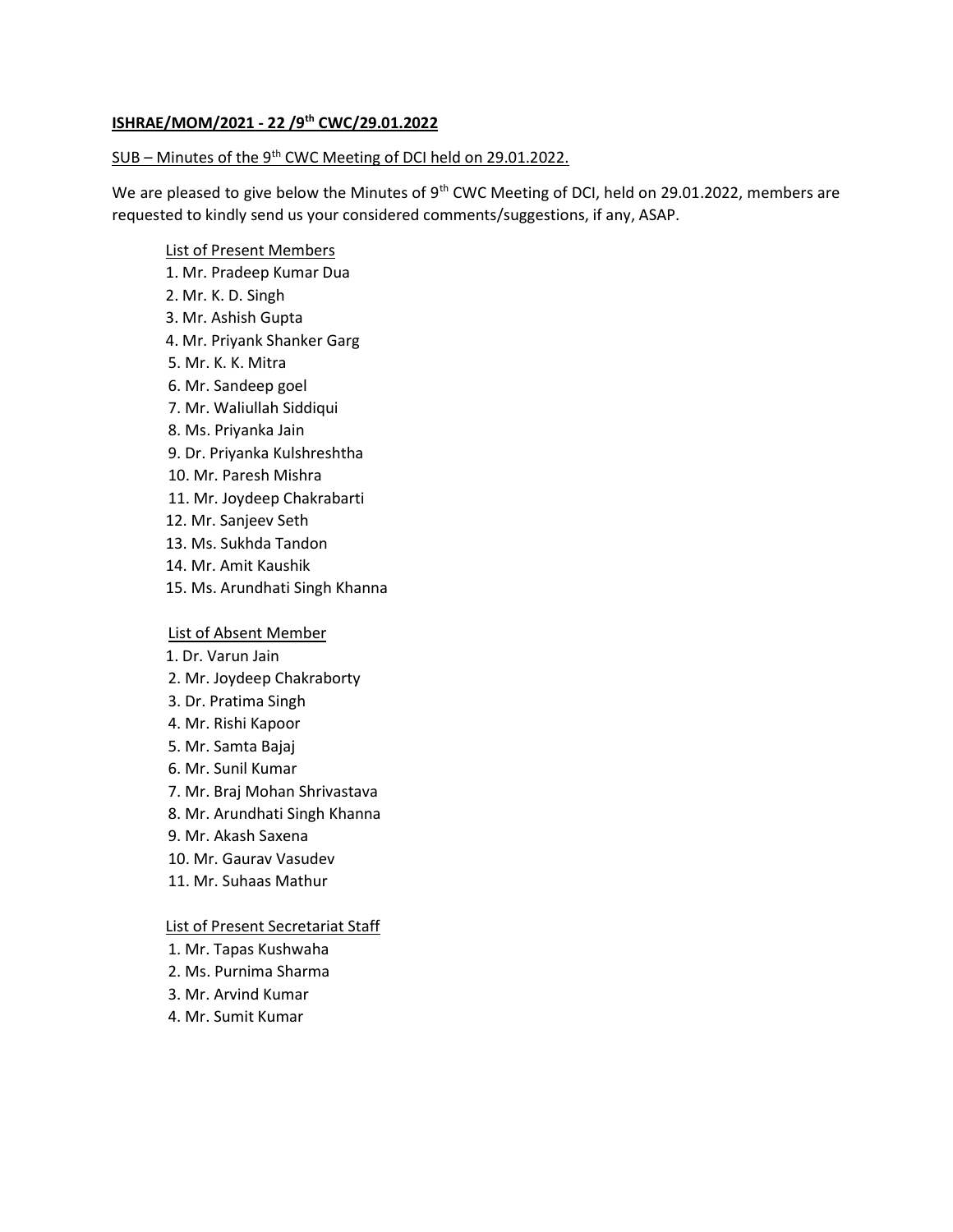# Proceedings of the Meeting

The quorum being completed, the agenda points were taken up as follows. Please see the below point of discussion and announcements,

• There will one call set up with all the subchapters to help them regarding all aspects, so that they can be able to make their pending programs.

- All the recently conducted K-12 Activities need to be updated in HQ portal.
- Mr. V. K. Seth has been appointed as a Returning Officer for the S.Y. 2022-23.

• Mr. Meer Fazle Hussain and Mr. Ashish Gupta told to contribute two new members for Delhi Chapter of ISHRAE, and Mr. Ashish Gupta and Mr. K. D. Singh requested each CWC member to contribute at least Two new member for the DCI on the month of February 2022.

• Mr. K. D. Singh requested each CWC member to make at least one technical talk, so that DCI pending technical talk programs would be completed on time.

• Mr. Singh told that on behalf of Delhi Chapter of ISHRAE, Aircon Engineers will donate 500 defreezed refrigerators to the south African company. This program can be listed under the advocacy segment of the DCI program.

• Website for the Delhi Chapter of ISHRAE will be upgraded with more updated and tech friendly for the members of DCI.

• Delhi Chapter of ISHRAE will work in a way to achieve a ATAMNIRBHAR Chapter in upcoming days.

• Mr. K. D. Singh Said that we should approach Indian Institute of Petroleum, Dehradun for the Student Chapter of ISHRAE along with Dehradun Chapter.

• DCI will extend the support for Sub Chapters to make their program done as much as possible by this month.

• Mr. Ashish Gupta said that he has planned four programs for the refrigeration, one will be conducted on the platform of DCI and rest will be conducted along with Sub Chapters.

• Pharma Fest will be counted as a one of the National Program for Delhi Chapter of ISHRAE.

• Delhi Chapter of ISHRAE will try to conduct ISHRAE Night by the end of the month of Feb'22 after having the sponsorship target closed for the ACRECONF"22.

• Mr. K. D. Singh suggested IIE Team to make their committee enrich by the top corporate owners/decision maker of the HVACR, like Mr. Gurmeet Singh, Mr. K. J. Jawa etc. So that after having the courses done by IIE, Students should have abundant of opportunity in hand.